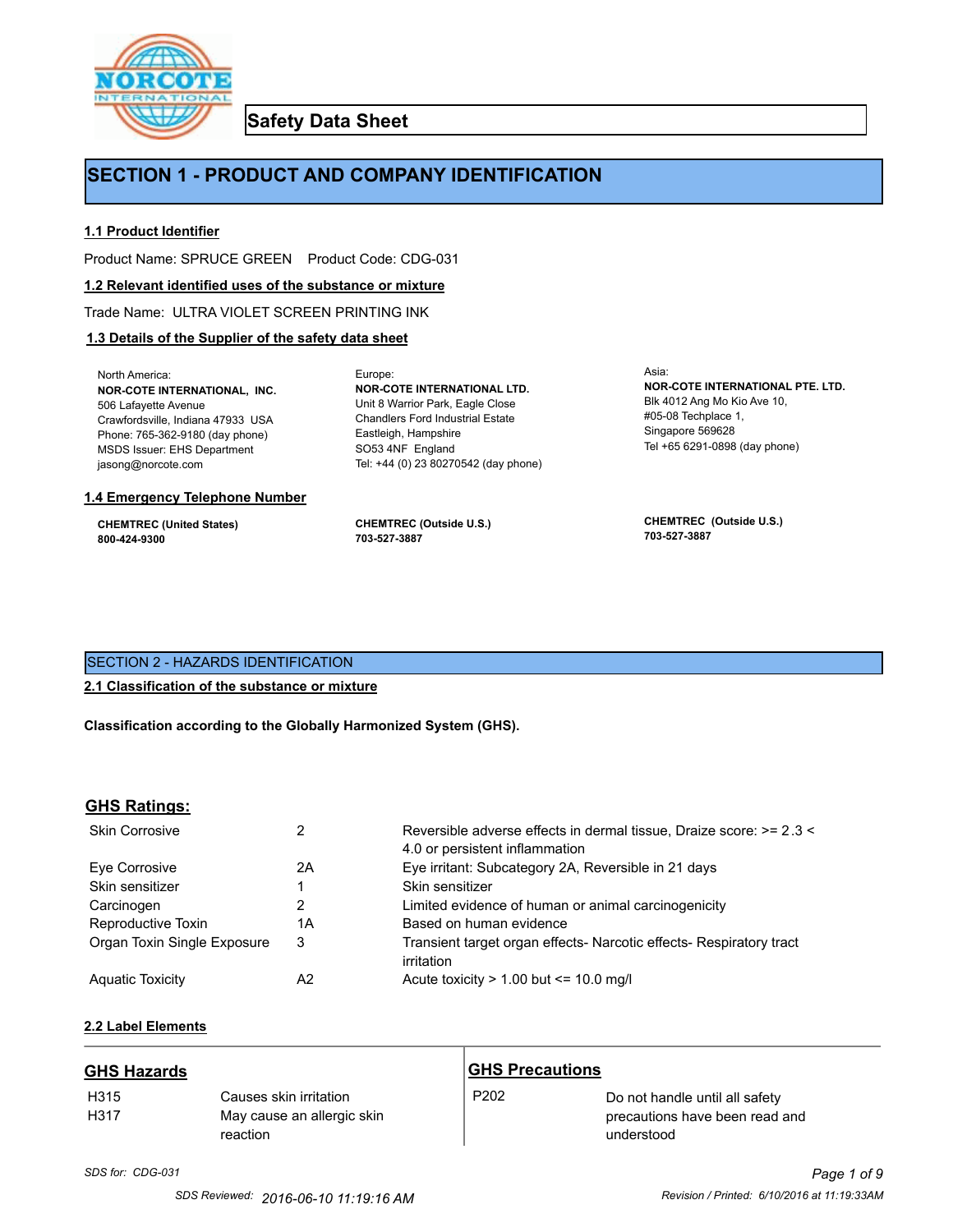| H319             | Causes serious eye irritation               | P <sub>261</sub> | Avoid breathing                                                      |
|------------------|---------------------------------------------|------------------|----------------------------------------------------------------------|
| H335             | May cause respiratory irritation            |                  | dust/fume/gas/mist/vapours/spray                                     |
| H336             | May cause drowsiness or                     | P273             | Avoid release to the environment                                     |
|                  | dizziness                                   | P <sub>280</sub> | Wear protective gloves/protective                                    |
| H <sub>351</sub> | Suspected of causing cancer                 |                  | clothing/eye protection/face protection                              |
| H360             | May damage fertility or the<br>unborn child | P362             | Take off contaminated clothing and<br>wash before reuse              |
| H401             | Toxic to aquatic life                       | P302+P352        | IF ON SKIN: Wash with soap and water                                 |
|                  |                                             | P304+P340        | IF INHALED: Remove victim to fresh air                               |
|                  |                                             |                  | and keep at rest in a position                                       |
|                  |                                             |                  | comfortable for breathing                                            |
|                  |                                             | P305+P351+P33    | IF IN EYES: Rinse continuously with                                  |
|                  |                                             | 8                | water for several minutes. Remove                                    |
|                  |                                             |                  | contact lenses if present and easy to                                |
|                  |                                             |                  | do - continue rinsing                                                |
|                  |                                             | P308+P313        | IF exposed or concerned: Get medical                                 |
|                  |                                             |                  | advice/attention                                                     |
|                  |                                             | P333+P313        | If skin irritation or a rash occurs: Get<br>medical advice/attention |

#### **Danger**



**EMERGENCY OVERVIEW:** Product is a liquid with mild acrylic odor that may be harmful if inhaled or swallowed. Product may cause serious damage to eyes, allergic skin reactions and irritation to respiratory system. Avoid breathing vapors. Avoid spillage to sewers or waterways.

## **ROUTES OF ENTRY:** Dermal, Inhalation, Ingestion

**ACUTE HEALTH EFFECTS:** Irritant to skin, eyes and respiratory tract. Effects may be delayed for several hours. Eyes Respiratory System

**Skin Contact:** Potential irritant and can cause allergic skin reaction. Repeated or prolonged contact may cause sensitization.

**Eye Contact:** Liquid, vapors, or mists may cause eye irritation. Protect eyes from repeated or prolonged contact.

**Ingestion:** May be harmful if swallowed. Gastrointestinal tract irritation may result.

**Inhalation:** May be harmful if inhaled. May cause irritation to upper respiratory tract upon prolonged or repeated inhalation.

# **Effects of Overexposure**

**MEDICAL CONDITIONS AGGRAVATED BY EXPOSURE:** Repeated and prolonged overexposure may increase the potential for adverse health effects.

**CHRONIC HEALTH EFFECTS:** No additional information

# SECTION 3 - COMPOSITION / INFORMATION ON INGREDIENTS

#### **3.2 Mixtures**

\*Note: The exact concentrations of the below listed chemicals are being withheld as a trade secret

| <b>Chemical Name</b>         | <b>Percent</b><br>Weiaht | CAS#       | EC No.    | Classification (GHS)      |
|------------------------------|--------------------------|------------|-----------|---------------------------|
| 1.6-Hexanediol<br>diacrylate | 10.00 - 20.00 %          | 13048-33-4 | 235-921-9 | H315, H319.<br>H317, H400 |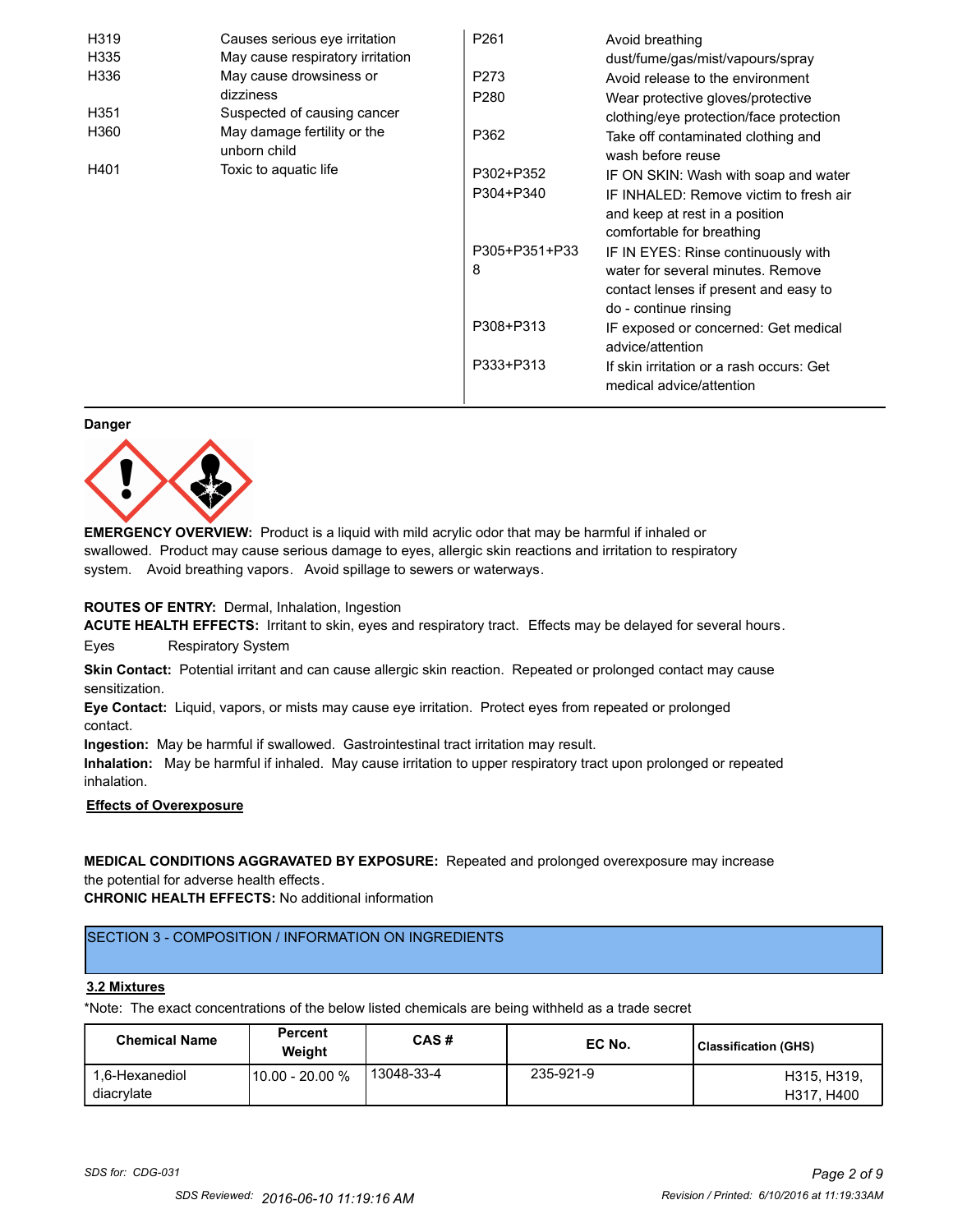| Tripropylene glycol<br>diacrylate | $15.00 - 10.00 %$ | 42978-66-5 | 256-032-2 | H315, H319,<br>H317, H335 |
|-----------------------------------|-------------------|------------|-----------|---------------------------|
| Barium sulfate                    | l1.00 - 5.00 %    | 7727-43-7  |           |                           |
| Benzophenone                      | $10.10 - 1.00 %$  | 119-61-9   |           |                           |

# SECTION 4 - FIRST AID MEASURES

## **4.1 Description of first aid measures**

**INHALATION:** Move subject to fresh air and keep warm. If subject is not breathing, administer artificial respiration. If breathing is difficult, have qualified personnel administer oxygen and get medical attention .

**EYE CONTACT:** Flush the eye and under lids with warm water for 15 minutes. Remove any contact lenses during the flushing. Get immediate medical attention if symptoms persist.

**SKIN CONTACT:** Remove and isolate contaminated clothing and shoes. Remove excess material from skin with clean cloth. Flush skin with running lukewarm water. Wash affected areas using mild soap.

**INGESTION:** If appreciable quantities are swallowed, seek immediate medical attention. Do NOT induce vomiting. Never give anything by mouth to an unconscious person.

### SECTION 5 - FIRE FIGHTING MEASURES

#### **5.1 Extinguising Media**

Evacuate area of all non-emergency personell. Firefighters must wear full emergency equipment with self contained breathing apparatus. At elevated temperatures hazardous polymerization may occur causing container rupture and in extreme cases, explosion. Fight fires from upwind and cool intact containers with water spray or stream at maximum range.

Flash Point: 100 C (212 F)

**FLAMMABLE/EXPLOSIVE LIMITS (Volume % in air):** Not established **EXTINGUISHING METHOD:** Water fog, carbon dioxide (CO2) or dry chemical

#### **5.2 Special Hazards arising from the substance or mixture:**

Thermal decomposition can lead to release of irritating gases and vapors

## **5.3 Advice for firefighters**

### **Protective Equipment:**

Wear full emergency equipment with selfcontained breathing apparatus . Refer to Section 8

#### **5.4 Additional Information**

 Heating causes a rise in pressue, risk of bursting and combustion Shut off sources of ignition Carbon monoxide and carbon dioxide may form upon combustion

**OSHA CLASSIFICATION:** Class IIIB Combustible

## SECTION 6 - ACCIDENTAL RELEASE MEASURES

#### **6.1 Personal precautions, protective equipment and emergency procedures**

Remove all sources of ignition and ventilate area. Avoid skin and eye contact. Use respiratory protection.

#### **6.2 Environmental precautions**

Avoid release to the environment. Local authorities should be advised if significant spillages cannot be contained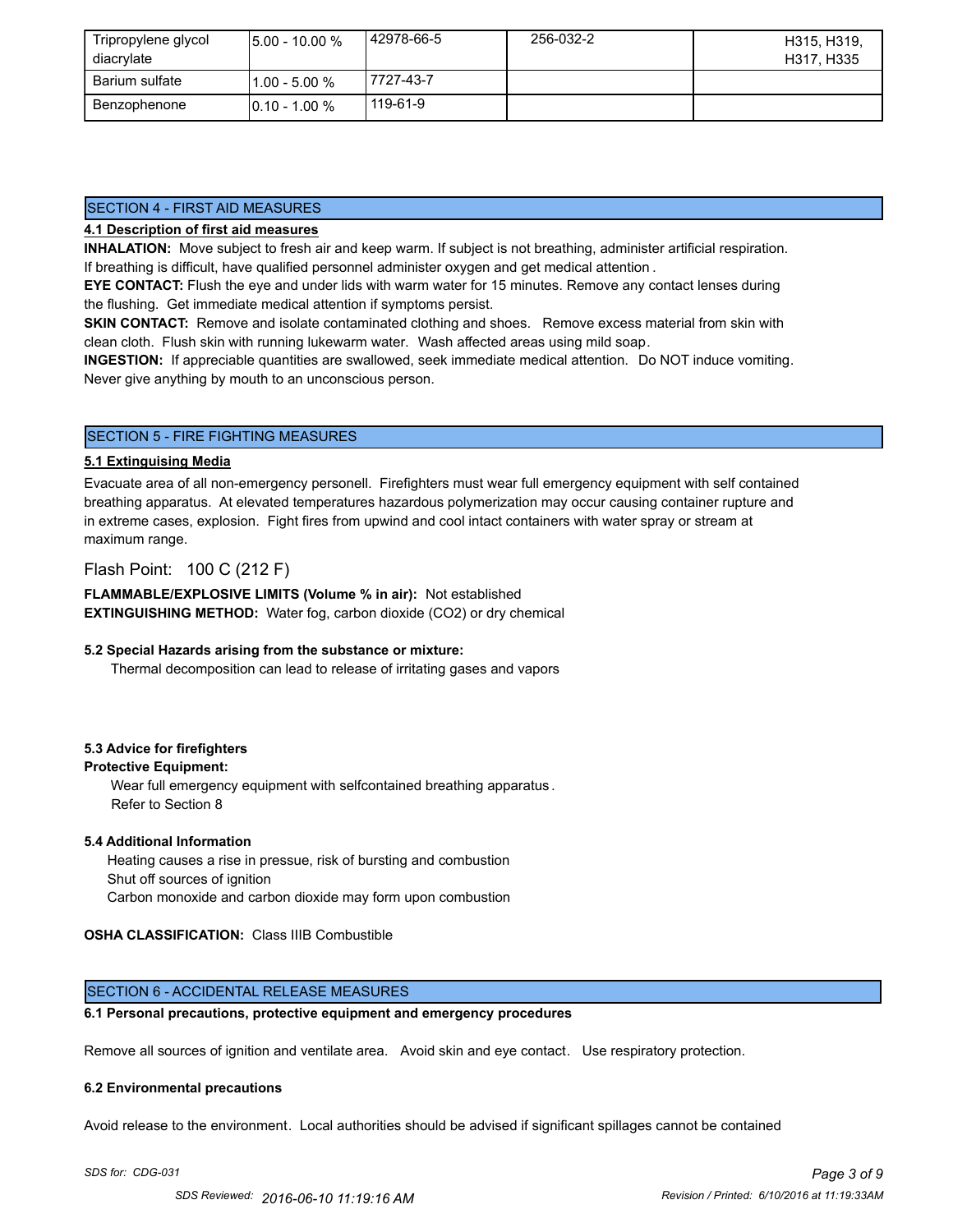#### **6.3 Methods and materials for containment and cleaning up**

 Absorb with inert materials such as dry clay or sand and place in closed container for disposal as solid waste in accordance with all applicable regulations.

# SECTION 7 - HANDLING AND STORAGE

### **7.1 Precautions for safe handling**

Avoid any unnecessary contact. Use protective clothing specified in Section 8.

#### **7.2 Conditions for safe storage, including and incompatibilities**

Store away from heat and sunlight to prevent spontaneous polymerization. Store below 90° F (32° C). Protect containers from physical damage. Storage of containers should conform to flammable and combustible liquid regulations.

# **SECTION 8 - EXPOSURE CONTROLS / PERSONAL PROTECTION**

#### **8.1 Control parameters**

#### **Exposure Limits:** Not established for mixture

| Chemical Name / CAS No.                         | <b>OSHA Exposure Limits</b>                                        | <b>ACGIH Exposure Limits</b>                                                                                    | <b>Other Exposure Limits</b>                                          |
|-------------------------------------------------|--------------------------------------------------------------------|-----------------------------------------------------------------------------------------------------------------|-----------------------------------------------------------------------|
| 1,6-Hexanediol diacrylate<br>13048-33-4         |                                                                    |                                                                                                                 |                                                                       |
| Tripropylene glycol<br>diacrylate<br>42978-66-5 |                                                                    |                                                                                                                 |                                                                       |
| Barium sulfate<br>7727-43-7                     | 15 mg/m3 TWA (total dust);<br>5 mg/m3 TWA (respirable<br>fraction) | 5 mg/m3 TWA (inhalable<br>fraction, particulate matter<br>containing no asbestos and<br><1% crystalline silica) | NIOSH: 10 mg/m3 TWA<br>(total dust); 5 mg/m3<br>TWA (respirable dust) |
| Benzophenone<br>119-61-9                        |                                                                    |                                                                                                                 |                                                                       |

## **8.2 Exposure Controls**

**VENTILATION:** Provide natural or mechanical ventilation to minimize exposure. If practical, use local mechanical exhaust ventilation at sources of air contamination.

**EYE PROTECTION:** Use splash-proof safety goggles or safety glasses that are ANSI approved to prevent eye contact. Eyewash availability is also recommended.

**HAND PROTECTION:** Use nitrile, butyl or other gloves that are resistant to chemicals in Section 2. Replace immediately if punctured or torn or when a change of appearance (color, elasticity, shape) occurs . A minimum of 0.45mm thick gloves for long duration exposure (up to 4 hours) or mechanical handling activities; single use, disposable gloves for short duration exposures not exceeding 30 minutes or where splashes are likely, are recommended.

**RESPIRATORY PROTECTION:** Use of NIOSH/MSHA approved respirators is recommended where exposure limits may be exceeded. Consult the respirator manufacturer for appropriate type and application. **SKIN PROTECTION:** Protective or disposable outer clothing is recommended.

**Environmental Exposure Controls:** Avoid release to the environment. The product should not be allowed to enter drains, water courses or the soil.

**SECTION 9 - PHYSICAL AND CHEMICAL PROPERTIES**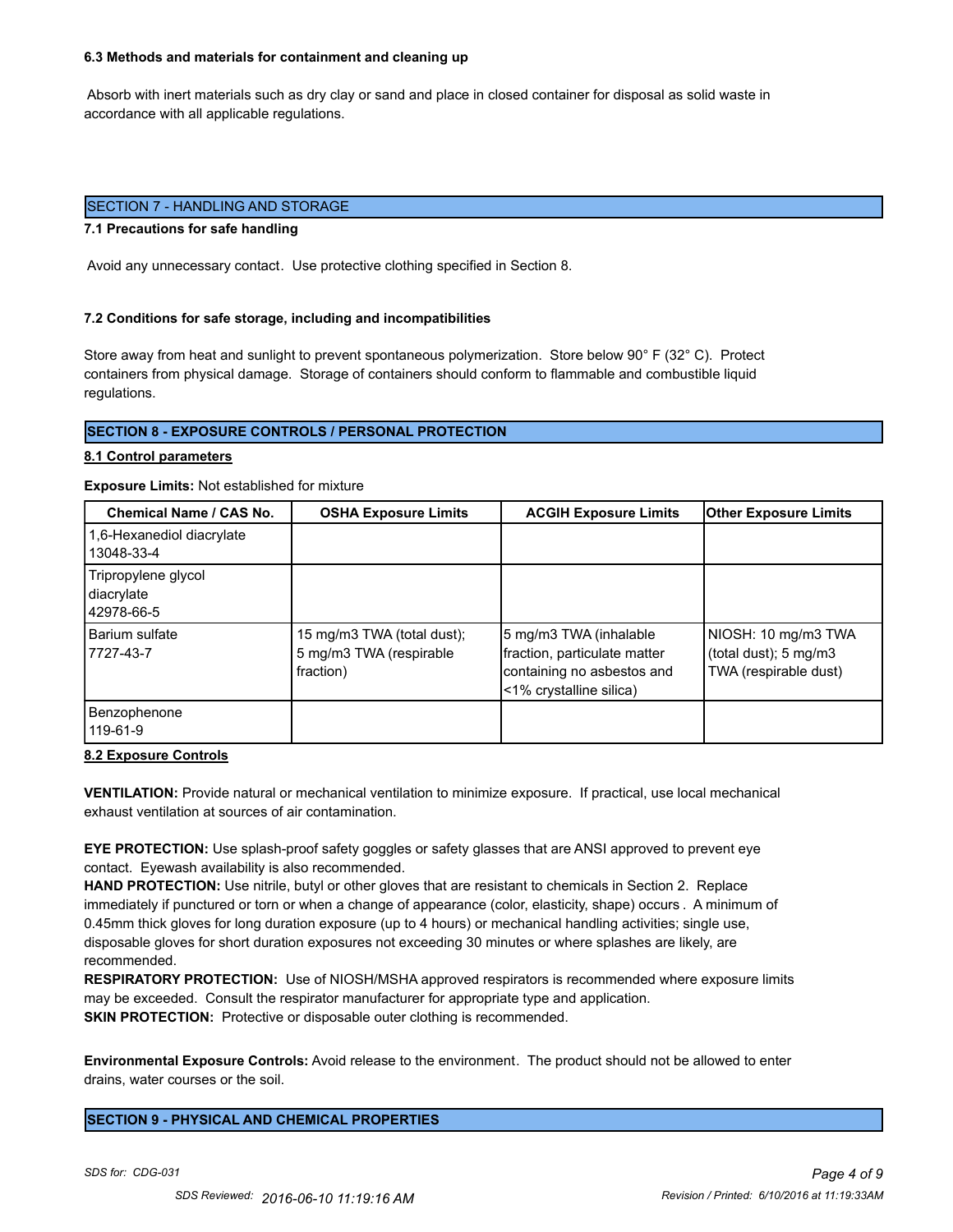# **9.1 Information on basic physical and chemical properties**

| Appearance:                      | Liquid with moderate<br>viscosity | Odor:                            | Mild Acrylic odor |
|----------------------------------|-----------------------------------|----------------------------------|-------------------|
| Vapor Pressure:                  | Not Established                   | <b>Vapor Density:</b>            | Heavier than Air  |
| pH:                              | Not Established                   | Formula KG / Gal                 | 4.43              |
| <b>Melting Point:</b>            | Not Available                     | <b>Freezing Point:</b>           | Not Available     |
| Solubility:                      | Not Soluble in Water              | <b>Boiling Range:</b>            | Not Available     |
| <b>Flash Point:</b>              | See section 5.1                   | <b>Evaporation Rate:</b>         | $<$ 1             |
| <b>Flammability:</b>             | See Section 5.4                   | <b>Explosive Limits:</b>         | See Section 5.4   |
| Viscosity:                       | See Certificate of<br>Analysis    | <b>Specific Gravity (SG)</b>     | 1.169             |
| Grams VOC less water:            | $1\%$                             | <b>Partition Coefficient</b>     | Not Available     |
| <b>Auto-Ignition Temperature</b> | Not Available                     | <b>Decomposition Temperature</b> | Not Available     |

# **SECTION 10 - REACTIVITY / STABILITY HAZARD DATA**

# **10.1 Reactivity**

None known

# **10.2 Chemical Stability**

This material is stable under recommended storage and handling conditions.

# **10.3 Possibility of hazardous reaction**

Under certain conditions (excess temperatures and contamination) hazardous polymerization may occur. Avoid high temperature and contamination with foreign materials.

## **10.4 CONDITIONS TO AVOID:**

Excessive heat, ignition sources and contamination with dirt and other foreign materials.

# **10.5 Incompatible Materials:**

Avoid contamination or inappropriate mixing with strong oxidizing agents, peroxides, strongly caustic materials and metal corrosion products including rust. Do not expose to UV light during storage.

# **10.6 Hazardous decomposition products**

Thermal oxidation or pyrolysis (as in fire) may yield carbon dioxide, carbon monoxide and volatile organic fragments which are flammable, irritating or toxic.

Hazardous polymerization will not occur. **SECTION 11 - TOXICOLOGICAL INFORMATION**

**Component Toxicity: Component Description Oral, Dermal, Inhalation Toxicity Ecotoxocity:**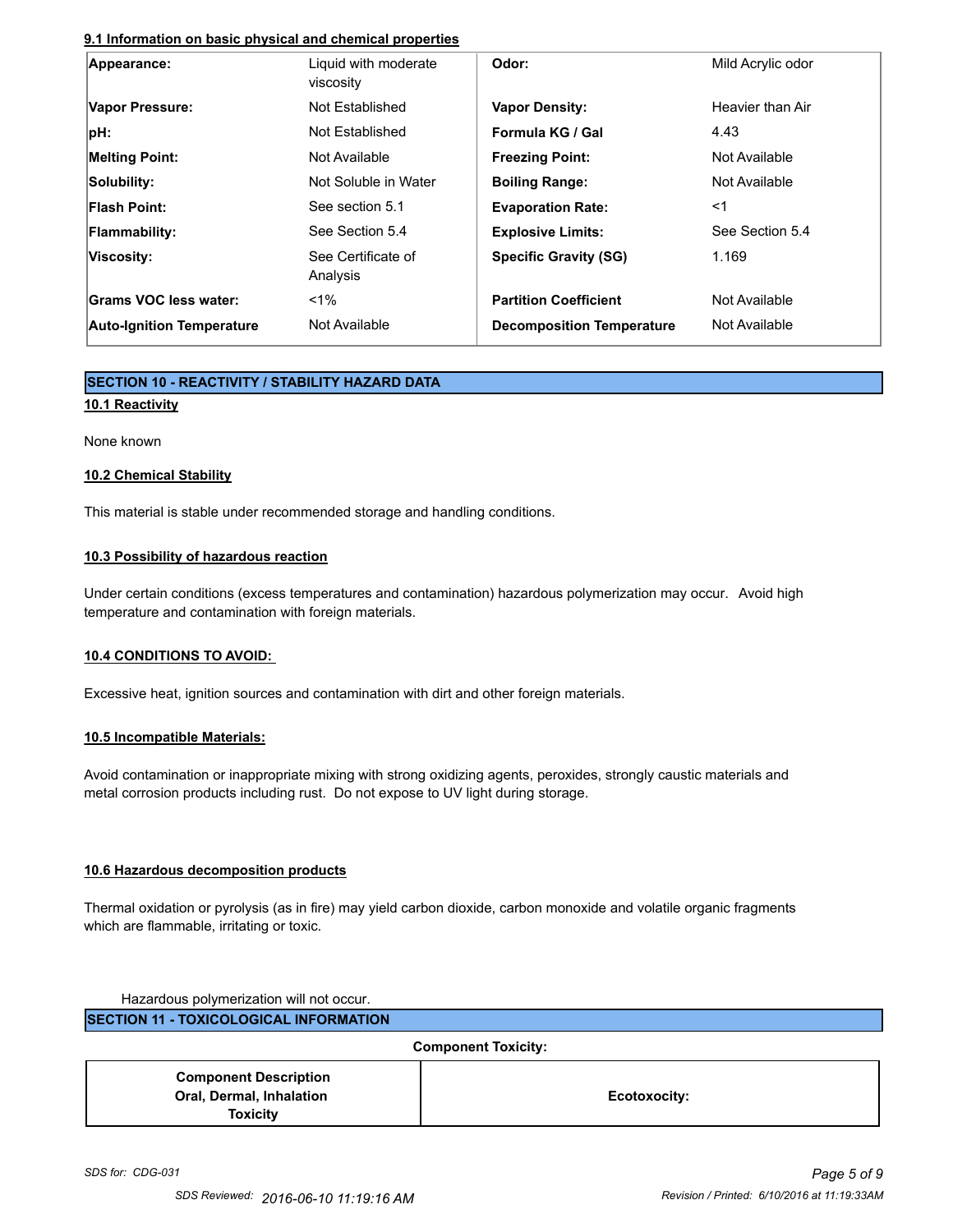| 1,6-Hexanediol diacrylate<br>Oral:5.00 g/kg (Rat)<br>Dermal: 3,600.00 µL/kg (Rabbit) | N/A                                                                                 |
|--------------------------------------------------------------------------------------|-------------------------------------------------------------------------------------|
| Tripropylene glycol diacrylate<br>Oral:3,000.00 mg/kg (Rat)                          | 48 Hr EC50 Daphnia magna: 88.7 mg/L<br>72 Hr EC50 Desmodesmus subspicatus: >28 mg/L |
| <b>Barium sulfate</b>                                                                | N/A                                                                                 |
| Benzophenone<br>Dermal: 3,535.00 mg/kg (Rabbit)                                      | 96 Hr LC50 Pimephales promelas: 13.2 - 15.3 mg/L [flow-through]                     |

**TOXICOLOGICAL DATA:** Slightly Toxic by injestion. Prolonged or repeated exposure may result in sensitization.

**LC50** - No additional information **LD50** - No additional information **MUTAGENICITY:** No additional information **REPRODUCTIVE EFFECTS:** No additional information **CARCINOGENICITY:**

Benzophenone: IARC: Possible human carcinogen OSHA: listed

Carcinogenicity:

# **SECTION 12 - ECOLOGICAL INFORMATION**

# **12.1 Toxicity**

No determination has been made on ecological impact. However, it is recommended to prevent contamination of the environment with this product, i.e. soil, landfills, drains, sewers, surface waters, etc.

## **12.2 Persistence and degradability**

No determination has been made on ecological impact. however, it is highly recommended to prevent contamination of the environment with this product, i.e. soil, landfills, drains, sewers, surface waters, etc

## **12.3 Bioaccumulative potential**

No determination has been made on ecological impact. However, it is highly recommended to prevent contamination of the environment with this product, i.e. soil, landfills, drains, sewers, surface waters, etc.

## **12.4 mobility in soil**

No determination has been made on ecological impact. However, it is highly recommended to prevent contamination of the environment with this product, e.i. soil, landfille, drains, sewers, surface waters, etc.

# **SECTION 13 - DISPOSAL CONSIDERATIONS**

## **13.1 Waste Water methods**

If material becomes a waste, it does not meet the criteria of a hazardous waste as defined under the Resource Conservation and Recovery Act (RCRA) 40 CFR 261 as supplied. Dispose of this material in accordance with all applicable federal, state, provincial, and local laws and regulations.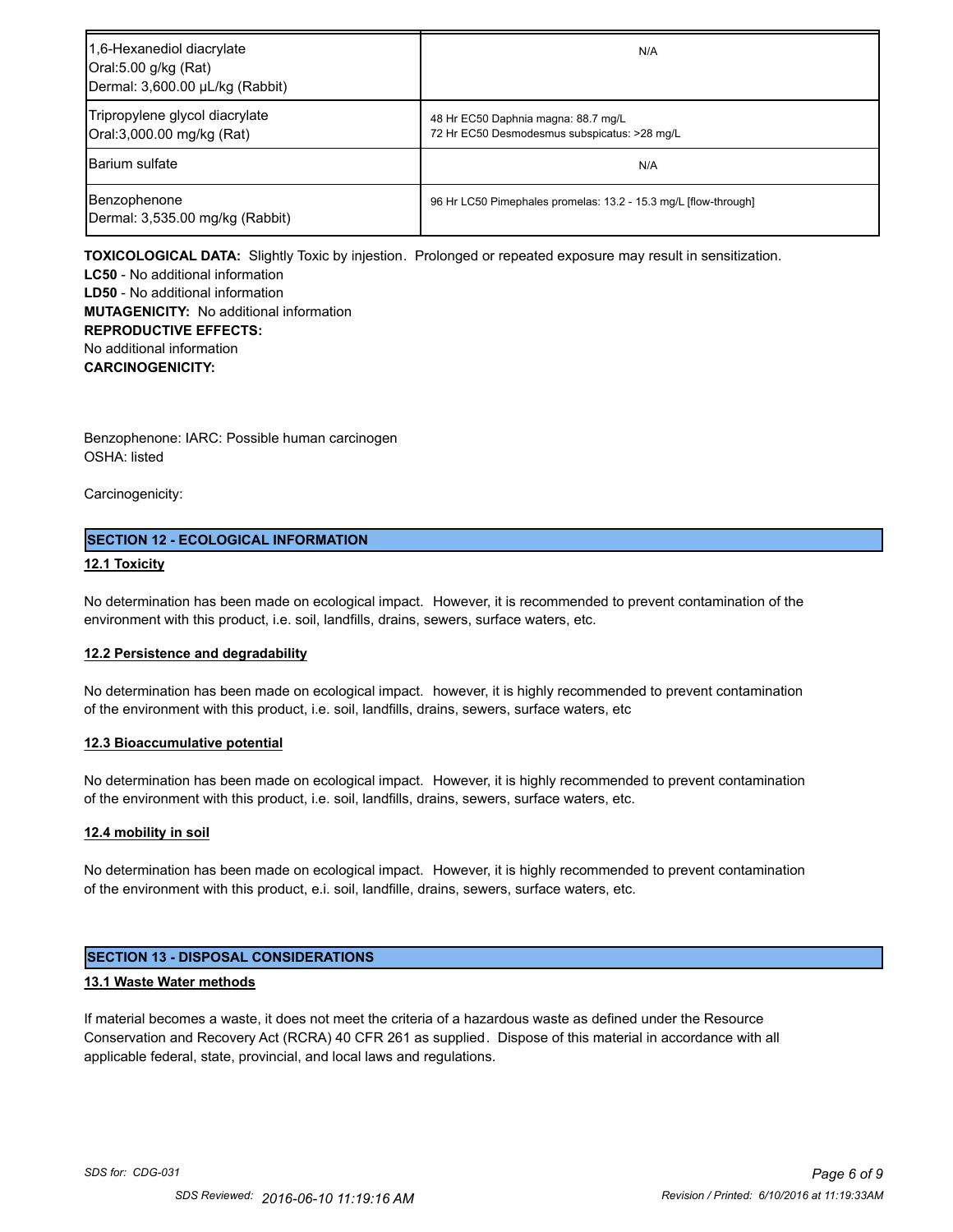### **SECTION 14 - TRANSPORTATION INFORMATION**

Transport this product in accordance with all applicable laws and regulations . This product, as supplied, is not regulated nor classified as a hazardous material/dangerous good by United States Department of Transportation (DOT), the International Civil Aviation Organization (ICAO), the International Maritime Organization (IMO), the Canadian Transportation of Dangerous Goods Act (TDG), or the International Air Transport Association (IATA) .

- **14.1 UN Number:** Not Applicable
- **14.2 UN Proper Shipping Name:** Not Applicable
- 

**14.3 Transport Hazard Class:** Not Applicable **DOT (49 CFR)/IATA/IMDG Hazard Class:** Not Applicable

 **14.4 Packing Group:** Not Applicable

#### **SECTION 15 - REGULATORY INFORMATION**

### **15.1 Safety, Health and Environmental regulations / legislation specific for the substance or mixture**

This safety data sheet has been formatted to the best of our ability in accordance to Directive 67/548/EEC or Directive 1999/45EC, American National Standards Institute (ANSI) and contains hazard criteria and all information required by the Canadian Controlled Products Regulation (CPR) in regard to this product.

**Clean Air Act - Ozone Depleting Substances (ODS):** This product and its components do not contain Ozone Depleting Substances.

**Canadian Inventory Status:** Components of this product are currently listed on the Canadian Domestic Substance List (DSL) or the Canadian Non-Domestic Substance List (NDSL).

**Coalition of Northeastern Governors (CONEG):** This product meets the requirements of CONEG pertaining to heavy metals total content of no more than 100 PPM. No heavy metals are added as a part of the formulation, but raw materials may contain residual parts per million as naturally occurring elements.

**European Inventory Status:** Components of this product are listed on the European Inventory of Existing Commercial Substances (EINECS), the European List of Notified Chemical Substances (ELINCS), or are exempt from being listed.

**Food and Drug Administration (FDA) Food Packaging Status:** Components of this product have not been cleared by FDA for use in food packaging and/or other applications as an indirect food additive .

**European Union Directive 2011/65/EC Restriction of Hazardous Substances (RoHS):** This product is in compliance with the requirements of the RoHS2 Directive.

## **California Proposition 65 RTK:**

The following components of this mixture are listed under California Proposition 65: Benzophenone 119-61-9 0.1 to 1.0 % Carcinogen If CAS numbers 13463-67-7 and/or 1333-86-4 are listed they are not supplied in respirable form.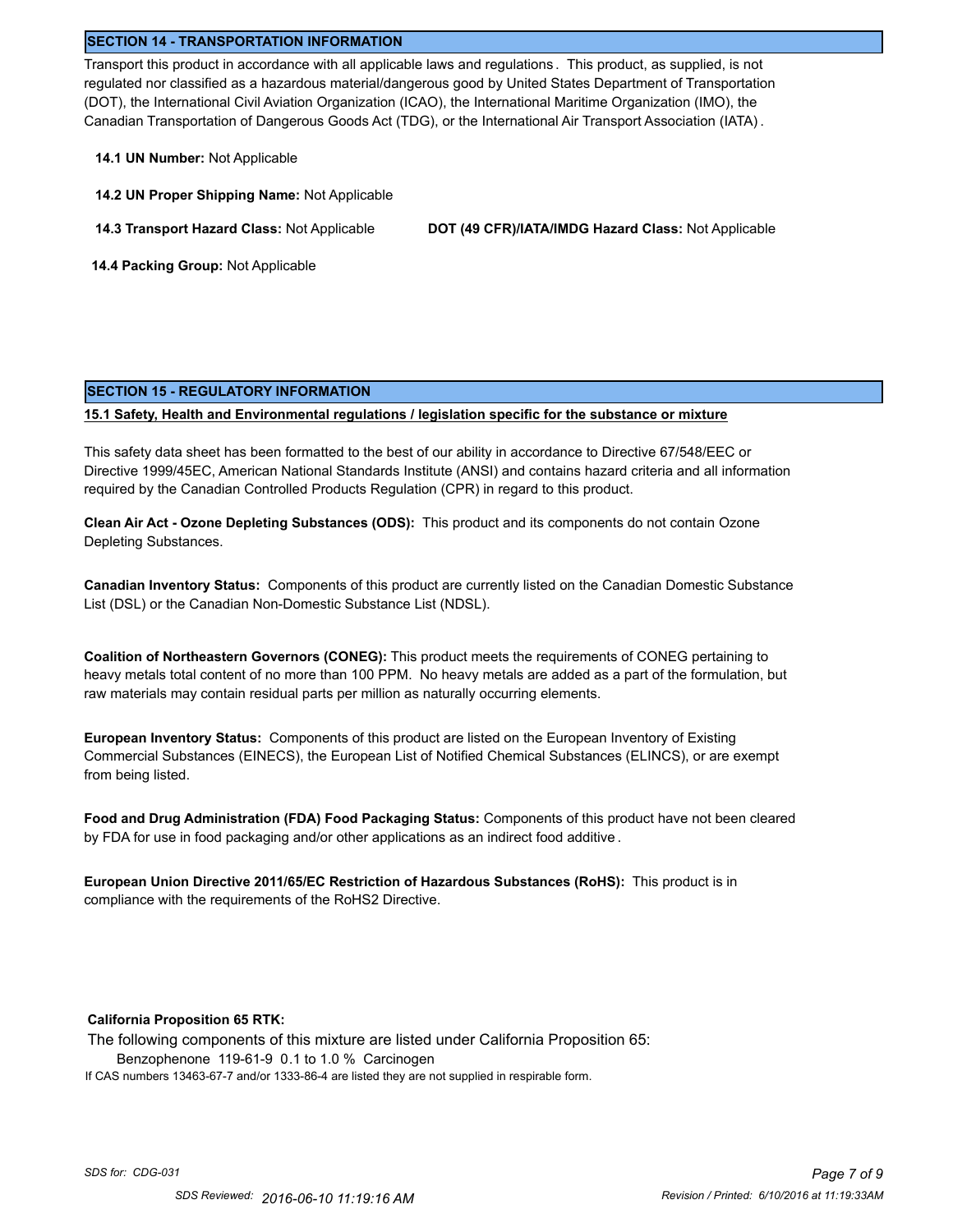**REACH** : This product is compliant with the registration of the REACH Regulation (EC) No. 1907/2006 as all its components are either excluded, exempt and/or preregistered.

The following Substances of Very High Concern are present (updated December 17, 2015 to review for the 168 SVHC)

- None

- None

### **Superfund Amendments and Reauthorization Act of 1986 (SARA) Title III: Section 302:**

- None

#### **Superfund Amendments and Reauthorization Act of 1986 (SARA) Title III: SARA 313:**

 This product contains the following components that are regulated under the Toxic Chemical Release Reporting requirements 40 CFR 372:

- None

**Global Inventories:** The components of these products are listed in the following or exempt from listing:

| Europe (EINECS):     | Yes |
|----------------------|-----|
| USA (TSCA):          | Yes |
| Canada (DSL):        | Yes |
| Japan (ENCS):        | Yes |
| Philippines (PICCS): | Yes |
| China (IECSC):       | Yes |
| Australia (AICS):    | Yes |
| Korea (KECI):        | Yes |
| New Zealand (NZloC): | Yes |
| Taiwan (ECSI):       | Yes |
|                      |     |



following scale:

\* = Chronic health effect PPE Index

- 4 = Severe Hazard A = Safety Glasses
- $3 =$  Serious Hazard  $B =$  Safety Glasses and Gloves
- 2 = Moderate Hazard C = Safety Glasses, Gloves and Protective Apron
- 1 = Slight Hazard D = Face Shield, Gloves and Protective Apron
- 0 = Minimal Hazard E = Safety Glasses, Gloves and Respirator

## **Definitions**